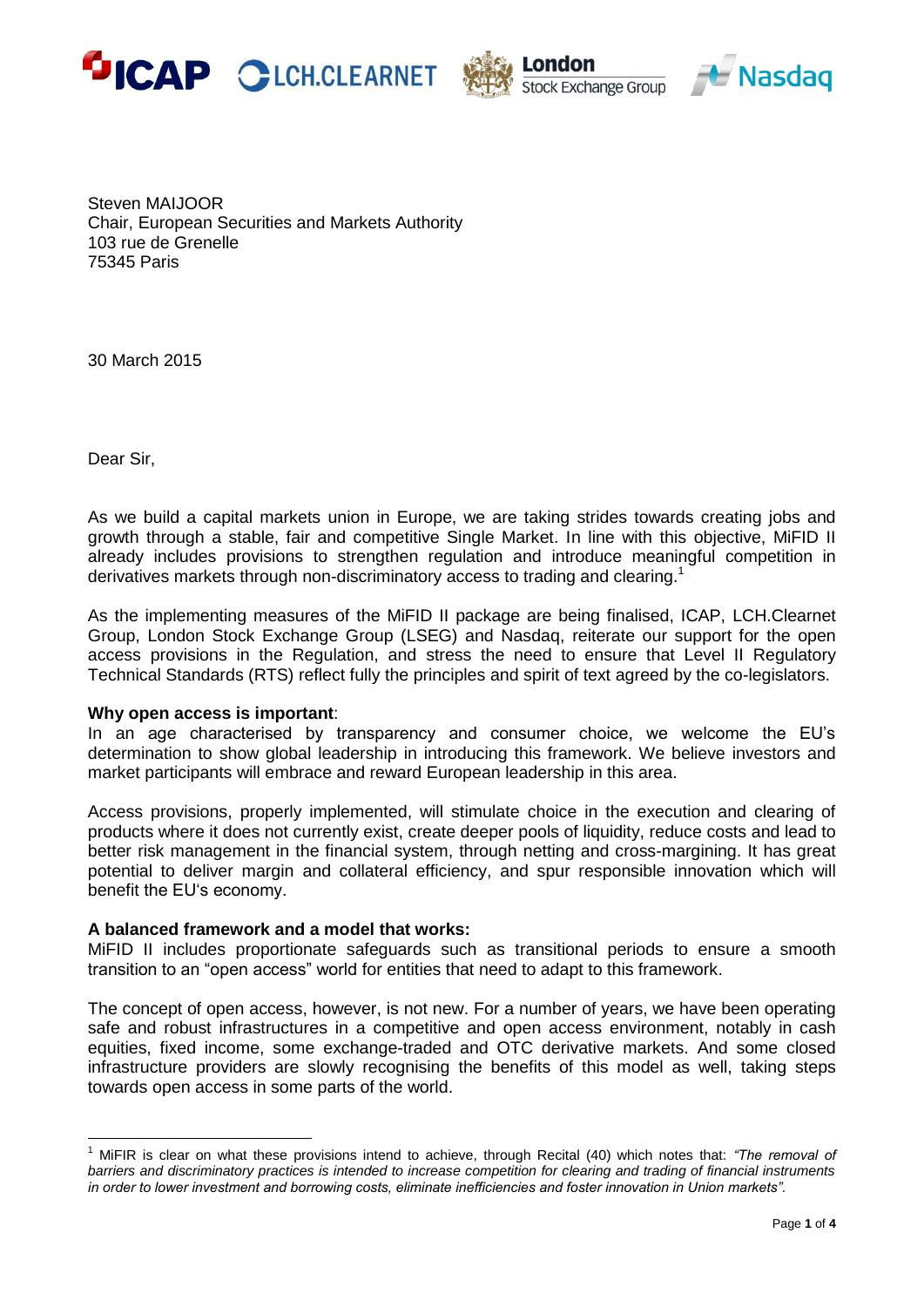





## **Need for ESMA's RTS to be clear and objective:**

Despite MiFID's well-balanced framework, we share the concern that the technical standards, as currently drafted, may limit the effectiveness of the access provisions. In our view, ESMA's draft rules should not be able to be interpreted with the purpose of frustrating the intention of the colegislators or preventing a genuine request for access.

We support ESMA's approach whereby access can be denied only if it leads to undue risks that cannot be mitigated by infrastructures working together, and it is essential that ESMA avoids including grounds for denial that are spurious, duplicative or lack objectivity. ESMA should also ensure that the process to determine economically equivalent contracts for netting by a CCP leads to a harmonisation of standards in the EU, with the right balance in terms of the discretion of a CCP. It is important for CCPs to be consistent and transparent about how they determine contracts to be economically equivalent and which particular netting processes apply, so that the access provisions can be applied fairly. We also suggest that a rapid appeal process overseen by ESMA, to deal with disputes over access would be critical.

To conclude, we would like to recall that the majority of participants in the capital markets ecosystem have been unequivocal in their support for open access in MiFIR, including the world's largest asset managers, investors, sell-side participants and trade associations. It is in the interest of the economy of the European Union to ensure that the open access framework comes to fruition through clear, effective and well drafted rules.

Our suggestions in the Annex that follows explains how we believe this can be best achieved.

Yours sincerely

Mai lael Spence

 $7.11$ 

 $\wedge$   $\sim$ 

Michael SPENCER Suneel BAKHSHI Xavier ROLET Hans-Ole JOCHUMSEN Group CEO CEO CEO President ICAP Plc CH.Clearnet Group LSEG Nasdaq

CC: Roberto GUALTIERI Chair of the Economic and Monetary Affairs Committee, European Parliament

Jānis REIRS Finance Minister of Latvia

Lord Jonathan HILL Commissioner for Financial Stability, Financial Markets and Capital Markets Union

Margrethe VESTAGER Commissioner for Competition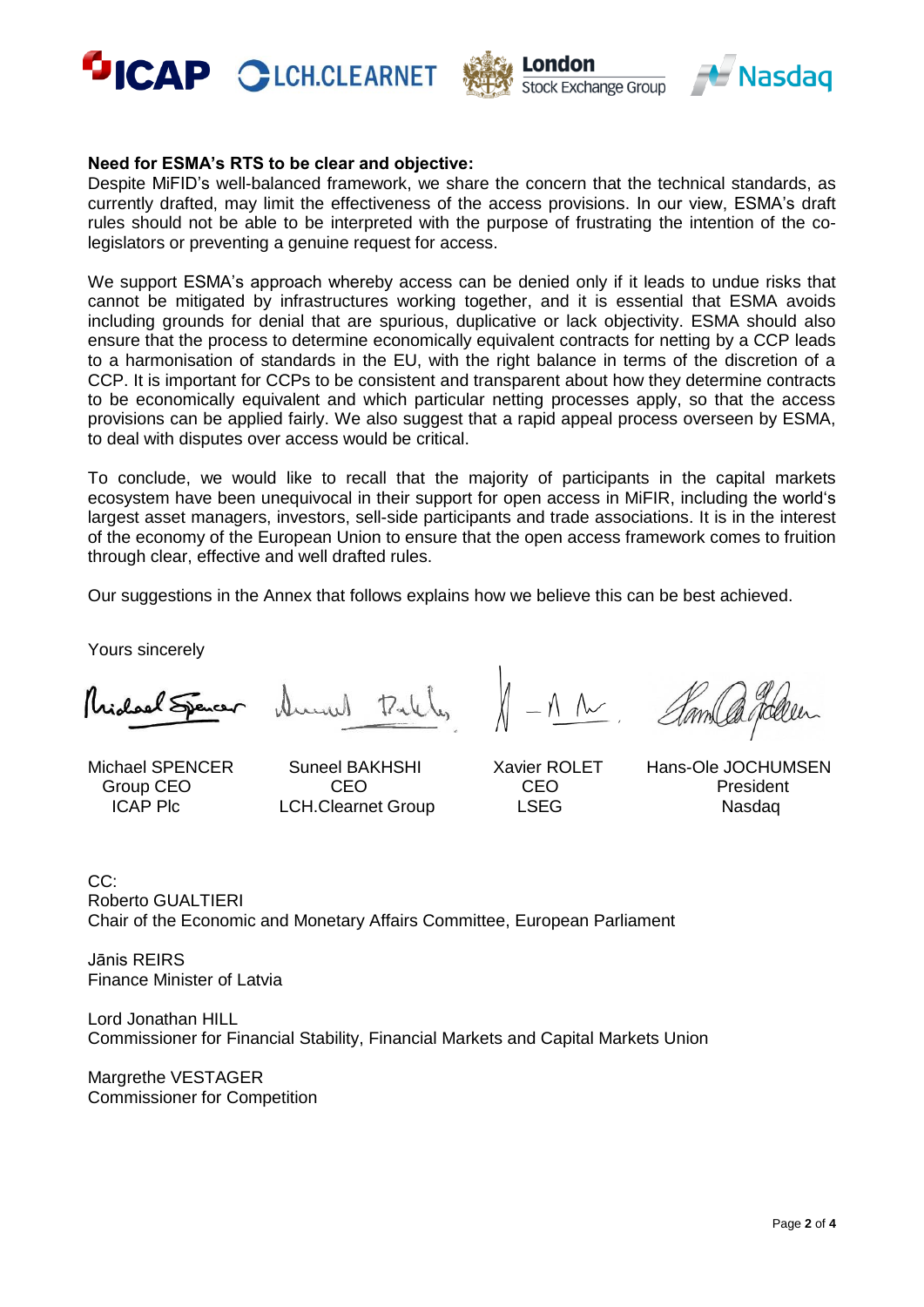





## **Annex A: Detailed submission**

**The signatories to this letter share the following views on ESMA's draft Regulatory Technical Standard (RTS 24) on access in respect of trading venues and central counterparties** 

| <b>Article</b>                                                  | <b>Comment</b>                                                                                                                                                                                                                                                                                                                                                                                                                                                                                                                                                                                                                               |
|-----------------------------------------------------------------|----------------------------------------------------------------------------------------------------------------------------------------------------------------------------------------------------------------------------------------------------------------------------------------------------------------------------------------------------------------------------------------------------------------------------------------------------------------------------------------------------------------------------------------------------------------------------------------------------------------------------------------------|
| Conditions for<br>trading venues and<br>CCPs denying<br>access  | We agree in general with ESMA's approach – an infrastructure should only be able to<br>deny a request for access if it leads to significant undue risks that cannot be<br>remedied by the parties in cooperation with each other.                                                                                                                                                                                                                                                                                                                                                                                                            |
| (Articles 2-6)                                                  | Our main concern is to ensure that the framework governing access rights is as<br>objective as possible. It should not be possible for a CCP or trading venue to deny<br>access based on criteria that can be arbitrarily decided upon by the CCP or trading<br>venue itself.                                                                                                                                                                                                                                                                                                                                                                |
|                                                                 | From a drafting perspective, this can be achieved through lists that are precise,<br>mutually exclusive and exhaustive rather than open ended, clearly specifying the<br>scenarios where a denial is justified. This is particularly relevant in the context of legal<br>risks.                                                                                                                                                                                                                                                                                                                                                              |
|                                                                 | We also have shared concerns around the issue of incompatibility of IT systems for<br>connectivity. In our view, it is not reasonable to suggest that modern systems cannot<br>be developed to conform to each other by the accessing parties within the timeframes<br>for a new trading or clearing service to be offered, if infrastructures work in<br>cooperation. There are several examples, within and outside the EU, to show that it is<br>not operationally complex for a CCP to receive instructions from different venues<br>(which in some occasions may even be in different regulatory regimes).                              |
|                                                                 | Lastly, in our view, the concept of incompatibility of rules of the relevant<br>infrastructure, identified by ESMA as an "other" factor which may lead to significant<br>undue risks, is already covered by legal risks in RTS 24 Article 4(2) (a) and (b), whilst<br>operational and risk grounds are covered in the Level I text which states that which<br>explicitly states that "A CCP may require that the trading venue comply with the<br>operational and technical requirements established by the CCP including the risk<br>management requirements". Including this as a specific example is both unjustified<br>and duplicative. |
| Denial of access by<br>competent<br>authorities<br>(Article 7)  | Our shared understanding is that ESMA is referring to a trading venue or CCP's<br>"regulatory" obligations rather than "legal" obligations, which would be a very broad<br>category that could include commercial obligations.                                                                                                                                                                                                                                                                                                                                                                                                               |
|                                                                 | It must also be clear that the decision to refuse access on reasons to do with not<br>meeting regulatory obligations should only be made on the basis of an assessment<br>by the Competent Authority, and not be based on the judgment of the infrastructure<br>involved.                                                                                                                                                                                                                                                                                                                                                                    |
| Non-discriminatory<br>and transparent<br>fees<br>(Article 9-10) | All fees need to be evidenced, clear and non-discriminatory. We support ESMA's<br>view that the same schedule of fees should apply to clearing members irrespective of<br>the trading venue through which they execute. It is important that different fees for<br>different trading venues/ CCPs/ Clearing Members are not used to frustrate the<br>benefits of access.                                                                                                                                                                                                                                                                     |